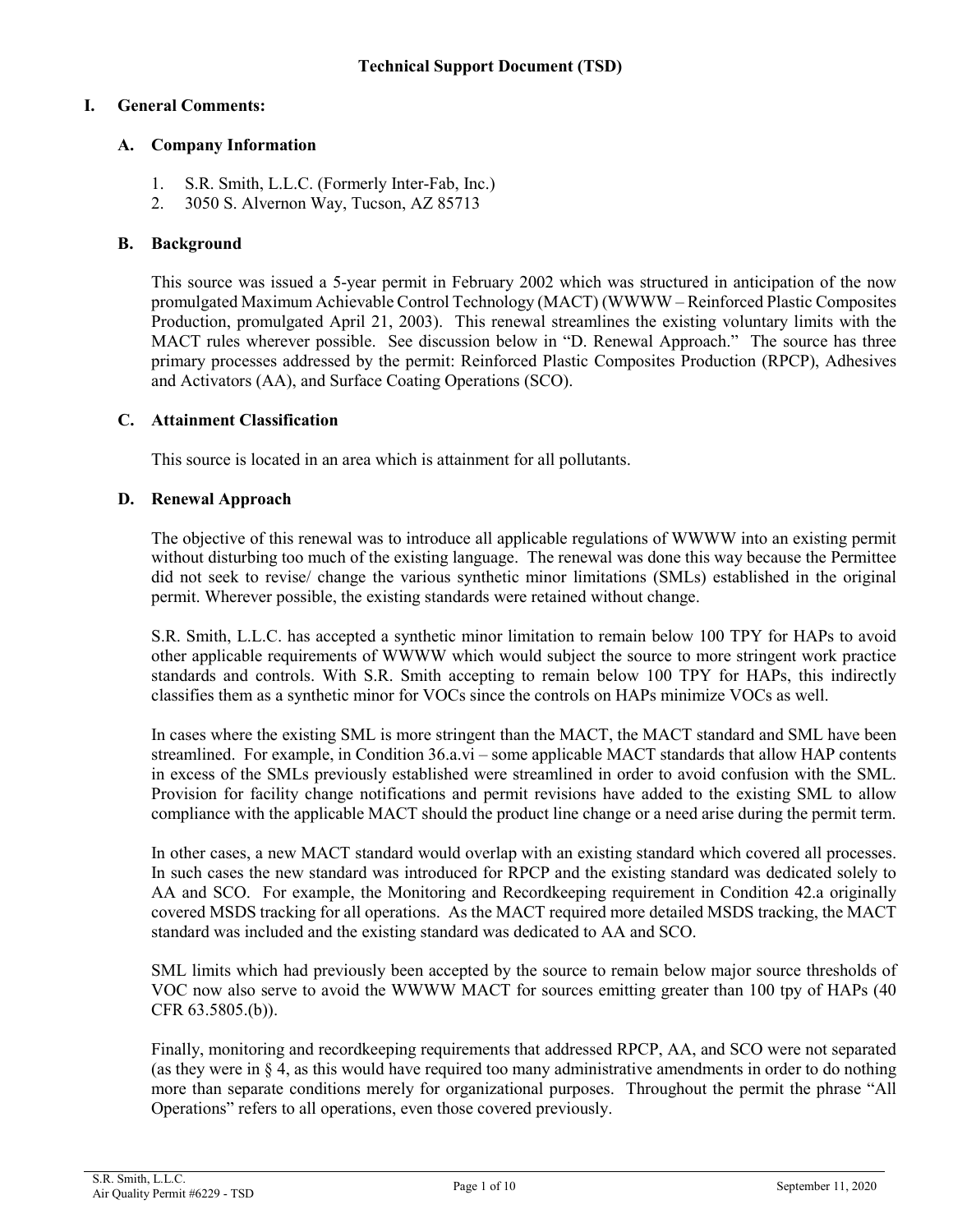# **II. Source Description**

A. Process Description

S.R. Smith, L.L.C.'s – Tucson Facility produces diving boards and pool slides for swimming pools. Wet coating, (using various types of paints), of various acrylic-fiberglass composite products is may also be conducted on site as part of the production process. For the diving board processes, some of the resin and gel-coat is applied manually with some being applied using flow coating equipment and techniques. The closed molding process uses spray application for the gel coating. The primary pollutant of concern is styrene, which is both a VOC and a HAP and is found in both the resins and the gel coats. None of the resins or gel coats used contains a vapor suppressant. Acetone is also used as the primary clean-up solvent at the facility.

S.R. Smith, L.C.C. is an existing major source of a single HAP (styrene), a major source of a combination of HAPs (chiefly styrene and MMA), a synthetic minor source of VOC, and a true minor source of all other criteria pollutants.

The facility operates six paint booths, and a number of woodworking dust collector systems. The company operates primarily Monday through Friday, 8 hours per day (2080 hrs), with a second shift being utilized in the summer months (May-August). Operating hours in summer months are usually Monday through Saturday, 10 hr days (1080 additional hours).  $\sim$  35% capacity vs 8760 hours per year.

# **B. Air Pollution Control Equipment**

There are no add-on air pollution controls required by the permit.

# **III. Regulatory History**

# **A. Testing & Inspections**

Inspections have occurred regularly. Full compliance inspections were conducted in July 2017, and July 2019. No compliance deficiencies were noted and the facility was found to be in substantial compliance with the terms and conditions of the permit and Title 17 of the PCC.

### **B. Excess Emissions**

None

### **IV. Emissions Estimates**

Emissions estimates are based on the renewal application dated August 16, 2019. For closed molding operations, the emission factor provided in AP-42 shall be was used for emission estimates. The use of both Polyurea and Polyurethane have been determined to have insignificant emissions in previous determinations and so emission calculations for those products were not done in this renewal and may be addressed through facility change notifications and/or revisions should the need arise due to future product changes.

Affected Emission Source Classification: Class I major source for HAPs, synthetic minor for VOCs and true minor for all other pollutants. The source is subject to the provisions of 40 CFR 63 Subpart WWWW National Emission Standards for Hazardous Air Pollutants: Reinforced Plastic Composites Production, the Pima County State Implementation Plan (Pima County SIP) and Title 17 of the Pima County Code, (PCC)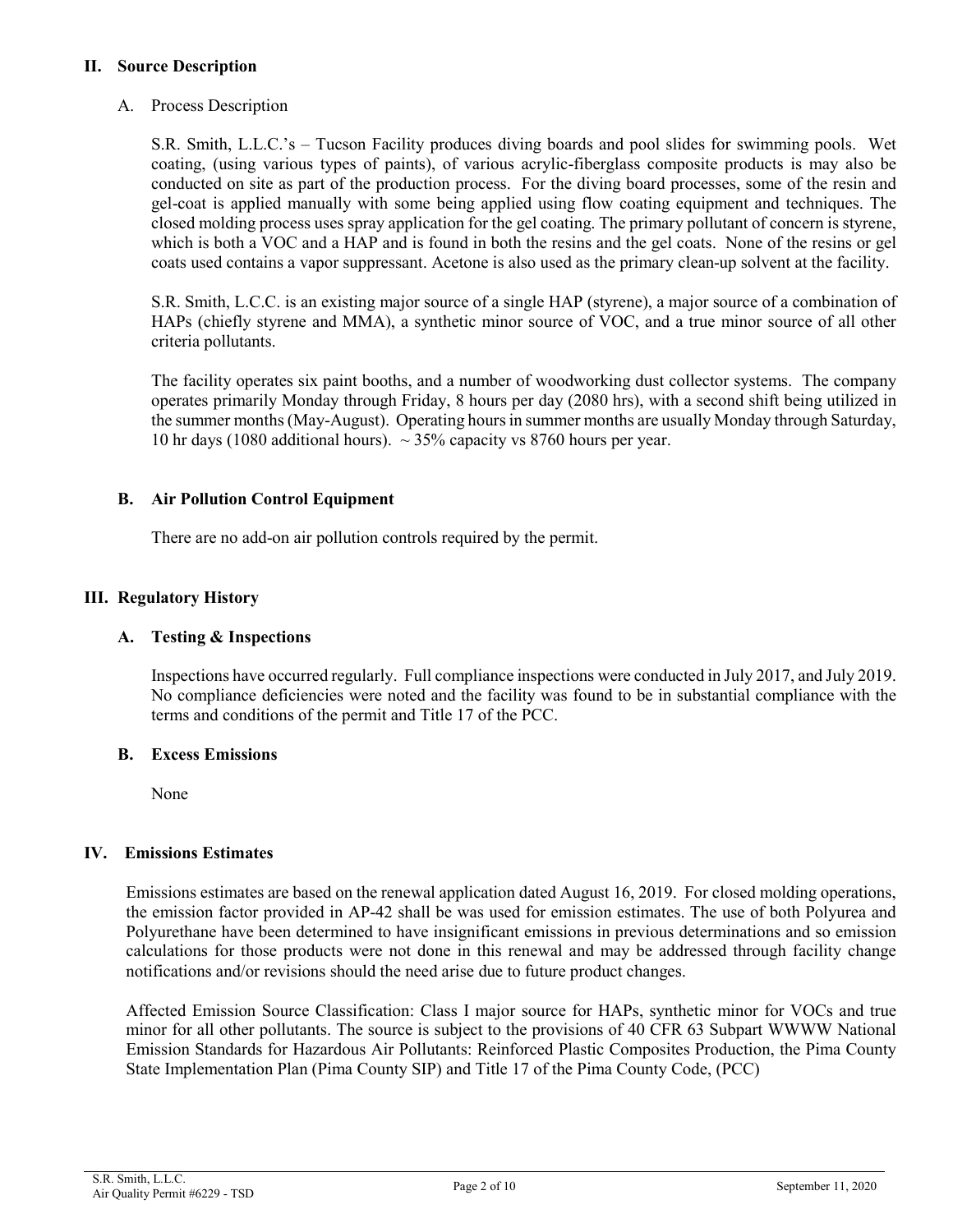### **Table 1 – Emission Estimates**

|                                                                                                                                                                                                                                                                         | <b>Controlled Facility-Wide Regulated Pollutant Emissions (tons/yr)</b> |                   |                       |                 |    |            |                            |                              |                          |
|-------------------------------------------------------------------------------------------------------------------------------------------------------------------------------------------------------------------------------------------------------------------------|-------------------------------------------------------------------------|-------------------|-----------------------|-----------------|----|------------|----------------------------|------------------------------|--------------------------|
| <b>Emission Source – Operation</b>                                                                                                                                                                                                                                      | <b>PM</b> <sub>10</sub>                                                 | PM <sub>2.5</sub> | <b>NO<sub>x</sub></b> | SO <sub>2</sub> | CO | <b>VOC</b> | <b>HAP</b><br><b>Total</b> | <b>HAP</b><br><b>Styrene</b> | <b>HAP</b><br><b>MMA</b> |
| <b>Reinforced Plastics Operations</b>                                                                                                                                                                                                                                   |                                                                         |                   |                       |                 |    |            |                            |                              |                          |
| <b>Resin Usage - Closed Molding</b><br>Based on 10% of allowed resin usage (100 tons)<br>40% max. HAP; EF = .4*.03*2000 = 24 lb/ton                                                                                                                                     |                                                                         |                   |                       |                 |    | 1.20       | 1.20                       | 1.20                         |                          |
| Resin Usage - Open Molding<br>Based on 90% of allowed resin usage (876 tons)<br>35% max HAP; EF = 94 lb/ton                                                                                                                                                             |                                                                         |                   |                       |                 |    | 41.18      | 41.18                      | 41.18                        |                          |
| <b>Gel Coat Application &amp; Usage</b><br>Based on of allowed gel coat usage (361,771 pounds)<br>305,241 lb @ 289 lb/ton - Infusion - Non-attomized (84.4)<br>56,530 lb@411 lb/ton; Open Molding-Atomoized (15.6%)<br>Max Comp. $-$ Spray application; EF = 469 lb/ton |                                                                         |                   |                       |                 |    | 37.17      | 37.17                      | 30.39                        | 6.78                     |
| <b>Adhesives &amp; Activators Operations</b>                                                                                                                                                                                                                            |                                                                         |                   |                       |                 |    |            |                            |                              |                          |
| Based on allowed adhesive and Activator usage<br>6000 gal.; 0.44 lb/gal adhesive; 3.2 lb/gal activator                                                                                                                                                                  |                                                                         |                   |                       |                 |    | 2.28       | 2.28                       |                              | 2.28                     |
| <b>Surface Coating Operations</b>                                                                                                                                                                                                                                       |                                                                         |                   |                       |                 |    |            |                            |                              |                          |
| Based on allowed Paint Usage of 2400 gallons<br>@ 6.0 lb VOC/HAP per Gallon                                                                                                                                                                                             |                                                                         |                   |                       |                 |    | 7.20       | 7.20                       |                              |                          |
| <b>Other Facility Operations</b>                                                                                                                                                                                                                                        |                                                                         |                   |                       |                 |    |            |                            |                              |                          |
| Wood Shop Dust Collectors & Router Dust Collectors<br>$(68,000 \text{ cfm})$<br>(Emissions estimate for baseline only) 1                                                                                                                                                | 8.911                                                                   | 8.91 <sup>1</sup> |                       |                 |    |            |                            |                              |                          |
| <b>Totals</b>                                                                                                                                                                                                                                                           | 8.911                                                                   | 8.911             |                       |                 |    | 89.03      | 89.03                      | 72.77                        | 9.06                     |

<sup>1</sup> Note: These emissions estimates have been determined by the Control Officer to be insignificant.

# **PM10 emissions from woodworking dust collection systems:**

The Control Officer has determined the particulate matter emissions from wood processing operations at the facility to be insignificant pursuant to PCC 17.04.340.A.114.j. The Permittee has not historically been required to monitor or test installed filtered exhaust vent systems for the particulate matter emission rate. Since the Control Officer has determined the PM<sub>10</sub> emissions from wood processing operations to be insignificant, the Permittee is currently not required to estimate these emissions for the purpose of calculating an emission fee.

# **Basis:**

The only applicable  $PM_{10}$  standard for the exhaust vents would be the County SIP grain loading standard which is equal to 0.2 grains/scf. At this standard the allowable estimated rate would be on the order of 175 tons/yr at 3060 hours of operation. This standard is an excessive overestimation of the emissions expected from these vents, and the vent would exhibit opacity well before approaching this rate of emission. Also the source has not historically exhibited opacity from these operations.

A lower range estimate for the facility was derived pursuant to the AP-42, Table 10.9-7,9 emission factor for wood processing equal to 1.152 lb  $PM_{10}/1000$  cubic feet of lumber processed. A dedicated lumber handling facility with a throughput of 5,000,000 cubic feet, which is far in excess of the facility's yearly lumber throughput, would yield approximately 2.88 tons/yr of  $PM_{10}$  from its filtered facility exhaust vents.

An upper range screening factor of 0.01 grains/scf was used to estimate the baseline emissions from filtered wood dust collector operations. With an exhaust capacity of 68,000 scfm and 3060 average hours of operation per year, the estimate yields approximately 8.91 tpy of  $PM_{10}$ .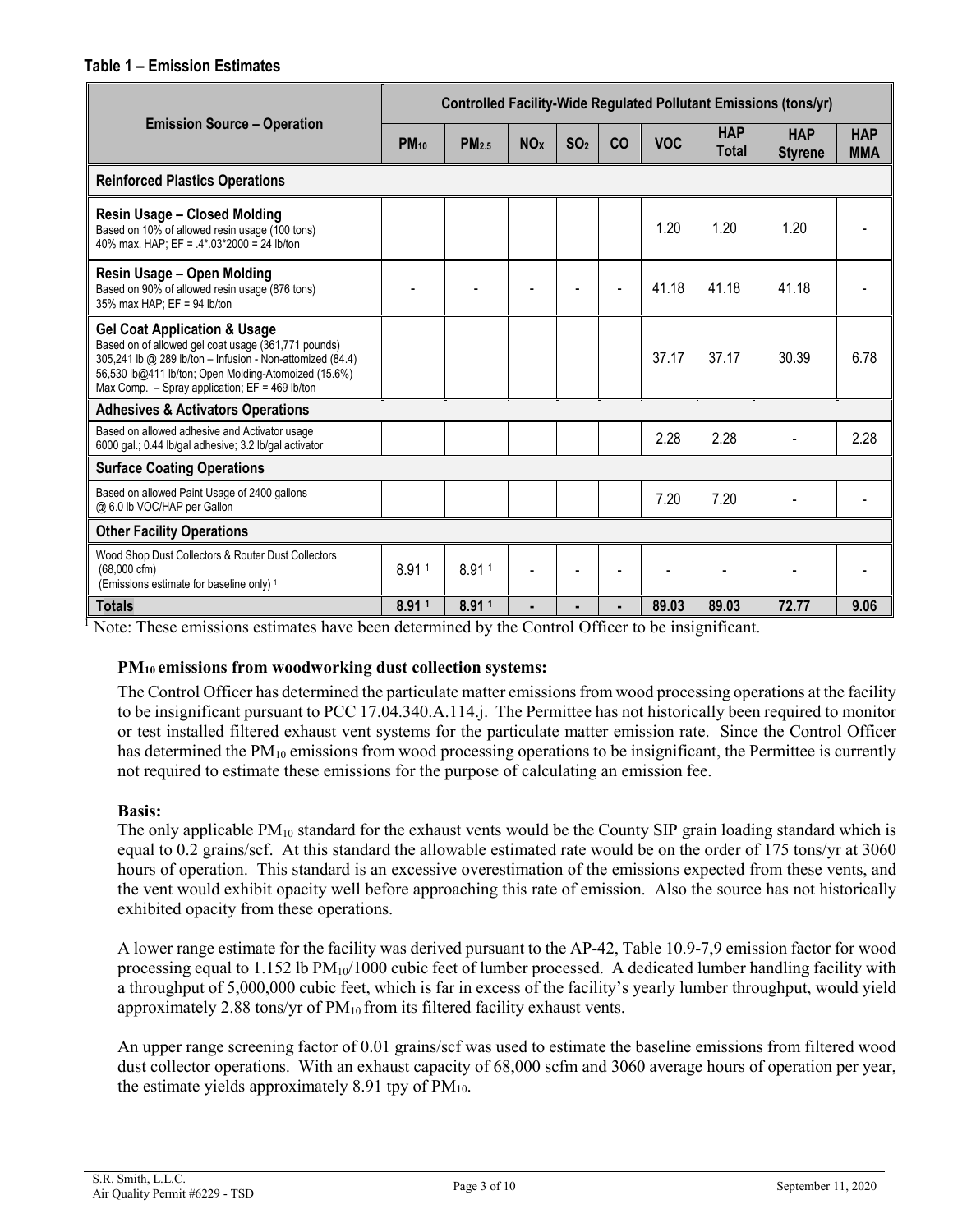With an estimated PM<sub>10</sub> emission rate ranging between 2.8 and 8.9 tpy, below the 10 tpy significance level for this pollutant, the Control Officer has determined the current configuration of the wood handling operations to be insignificant and included these  $PM_{10}$  estimates in the facility summary of this permit only for use as a baseline estimate for the facility.

Should the Control officer have reason to believe the  $PM_{10}$  emission rate is in violation of an applicable standard, or otherwise require it to be quantified or monitored as a result of a facility change, the Control Officer may require the Permittee to conduct representative stack testing to determine an emission rate.

# **V. Insignificant Activities**

For the purpose of the permit, equipment or operations in Table 2 below have been determined by the Control Officer, because of their size or production rate, to be de-minimus emission sources and/or insignificant activities in accordance with [PCC 17.04.340.A.114.](https://tinyurl.com/17-04-340)j For other changes or activities the Permittee shall follow the facility change provisions in accordance with Condition 16.d of the permit as applicable.

#### **Table 2: Insignificant Activities**

| Description                                                                                                                                                                                                                                                                                                                                                                                                                                                                                                                                                                                                            | Maximum<br>Rated<br>Capacity     | Fuels Used or<br><b>Materials Affected</b> |  |
|------------------------------------------------------------------------------------------------------------------------------------------------------------------------------------------------------------------------------------------------------------------------------------------------------------------------------------------------------------------------------------------------------------------------------------------------------------------------------------------------------------------------------------------------------------------------------------------------------------------------|----------------------------------|--------------------------------------------|--|
| 1) Landscaping, building maintenance, or janitorial services.                                                                                                                                                                                                                                                                                                                                                                                                                                                                                                                                                          |                                  |                                            |  |
| 2) The following Gasoline and Volatile Organic liquid (VOL) Storage Tanks:                                                                                                                                                                                                                                                                                                                                                                                                                                                                                                                                             |                                  |                                            |  |
| - All gasoline storage tanks less than 250 gallons capacity provided they<br>otherwise comply with 40 CFR 59, Subpart F.,                                                                                                                                                                                                                                                                                                                                                                                                                                                                                              |                                  |                                            |  |
| - Gasoline storage tanks greater than 250 gallons and less than 10,000<br>gallons with a throughput less than 1000 gallons per month, provided such tanks<br>are equipped with a submerged filling device, or acceptable equivalent, for the<br>control of hydrocarbon emissions in accordance with PCC 17.16.230.B                                                                                                                                                                                                                                                                                                    | $V \le 10,000$ gal.              | Gasoline or VOL                            |  |
| Gasoline storage tanks less than 10,000 gallons capacity provided they are not<br>$\blacksquare$<br>otherwise required to meet NESHAP Subpart CCCCCC.                                                                                                                                                                                                                                                                                                                                                                                                                                                                  |                                  |                                            |  |
| - All volatile organic liquid (VOL) tanks less than 10,000 gallons provided they<br>comply with Condition 39.c of the permit.                                                                                                                                                                                                                                                                                                                                                                                                                                                                                          |                                  |                                            |  |
| 3) Petroleum liquids storage tanks and VOL storage tanks with the following volume (V) capacities and<br>stored liquid vapor pressure ranges, provided that the facility maintains a file of each type of petroleum<br>liquid and/or VOL stored, dates of storage, and the typical reid vapor pressure of each type of<br>petroleum liquid stored, and for those petroleum liquids storage tanks > 40,000 gallons the average<br>monthly storage temperature and true vapor pressure is determined and recorded. Statements from<br>the fuel supplier showing the fuels delivered to such vessels shall be acceptable. |                                  | Petroleum liquid or VOL                    |  |
| Cutoff for monitoring per PCC 17.16.230.E.2 and/or NSPS Subpart Kb:                                                                                                                                                                                                                                                                                                                                                                                                                                                                                                                                                    |                                  | Petroleum liquid and VOL                   |  |
| a) Petroleum Liquids and/or VOLwith a max. true vapor pressure < 0.50 psia<br>(3.5 kPa) under actual storage conditions.                                                                                                                                                                                                                                                                                                                                                                                                                                                                                               | All sizes                        |                                            |  |
| b) VOL with a max true vapor pressure < 2.17 psia<br>(15 kPa) under actual storage conditions                                                                                                                                                                                                                                                                                                                                                                                                                                                                                                                          | $V > 10K$ gal.<br>$V < 40K$ gal. | VOL                                        |  |
| 4) Dedicated Diesel, Fuel Oil, or Jet A storage tanks                                                                                                                                                                                                                                                                                                                                                                                                                                                                                                                                                                  | All sizes                        | Diesel, Fuel Oil, and Jet A                |  |
| 5) Batch mixers.                                                                                                                                                                                                                                                                                                                                                                                                                                                                                                                                                                                                       | 5 cu ft. or less                 |                                            |  |
| 6) Wet sand and gravel production facilities whose permanent in-plant roads are<br>paved and cleaned to control dust. This does not include activities in emissions<br>units which are used to crush or grind any nonmetallic minerals.                                                                                                                                                                                                                                                                                                                                                                                |                                  |                                            |  |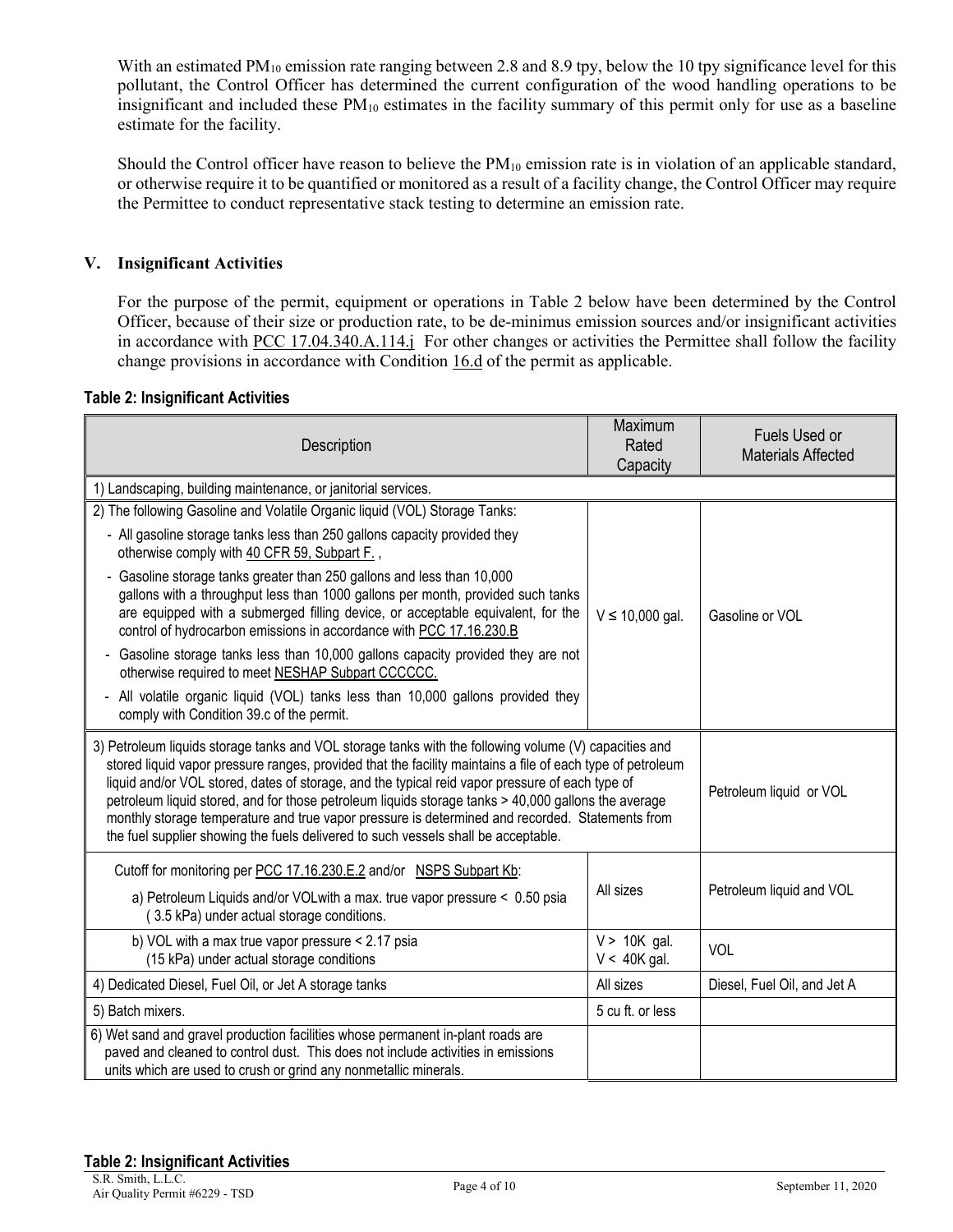| Description                                                                                                                                                                                                                                                                                                                                                                                                                                                                                                                                                                                                               | Maximum<br>Rated<br>Capacity | Fuels Used or<br><b>Materials Affected</b> |  |  |
|---------------------------------------------------------------------------------------------------------------------------------------------------------------------------------------------------------------------------------------------------------------------------------------------------------------------------------------------------------------------------------------------------------------------------------------------------------------------------------------------------------------------------------------------------------------------------------------------------------------------------|------------------------------|--------------------------------------------|--|--|
| 7) Hand-held or manually operated equipment used for buffing, polishing, carving, cutting, drilling,<br>machining, routing, sanding, sawing, surface grinding, or turning of ceramic art work, precision parts,<br>leather, metals, plastics, fiberboard, masonry, carbon, glass or wood. Including the following:                                                                                                                                                                                                                                                                                                        |                              |                                            |  |  |
| Facility-Wide small commercial abrasive blasting cabinets provided they are equipped and<br>maintained with filtration control devices.                                                                                                                                                                                                                                                                                                                                                                                                                                                                                   |                              |                                            |  |  |
| For the purpose of this activity, small cabinets are defined to be cabinets not designed to allow<br>persons inside the cabinet while in use.                                                                                                                                                                                                                                                                                                                                                                                                                                                                             |                              |                                            |  |  |
| 8) Powder coating operations                                                                                                                                                                                                                                                                                                                                                                                                                                                                                                                                                                                              |                              |                                            |  |  |
| 9) Internal combustion (IC) engine - driven compressors, IC engine-driven electrical generator sets, and IC engine-driven water pumps<br>used only for emergency replacement or standby service.                                                                                                                                                                                                                                                                                                                                                                                                                          |                              |                                            |  |  |
| Notes:                                                                                                                                                                                                                                                                                                                                                                                                                                                                                                                                                                                                                    |                              |                                            |  |  |
| Portable or temporary internal combustion engines (ICE) or non-road engines that operate, or are planned for operation, at a fixed location<br>for more than 12 months shall be subject to stationary source permitting requirements. Portable ICE used or located at a facility, may be<br>required to keep records to document when the ICE is transferred to or from the facility, or alternate locations at the facility, and/or storage<br>areas in order to establish that the unit is not subject to stationary permitting requirements.                                                                           |                              |                                            |  |  |
| Portable ICE that are used to replace a stationary ICE at a fixed location and intended to perform the same or similar function shall include<br>the operating time at the location of both engines to determine the consecutive time period for purposes of stationary ICE permitting.                                                                                                                                                                                                                                                                                                                                   |                              |                                            |  |  |
| Notwithstanding the requirement to permit stationary ICE, a portable ICE shall not be required to meet the NSPS or NESHAP ICE standards<br>for stationary sources when used as an emergency replacement or as a standby unit, while the facility effects repairs, or while ordering a<br>replacement unit, unless the Permittee intends for the portable ICE to be permanent replacement unit at that location.                                                                                                                                                                                                           |                              |                                            |  |  |
| Portable ICE used to replace a stationary permitted ICE shall be limited by the same run hour limits (if any) applicable to the unit being<br>replaced at that site location. The balance of the permitted allowable run hours allotted to the stationary ICE shall continue to accrue with<br>the operation of the replacement unit. When used for this specific purpose, the permittee shall be required to keep records of the run hours<br>and emissions of the portable ICE for emission inventory purposes.                                                                                                         |                              |                                            |  |  |
| 10) Lab equipment used exclusively for chemical and physical analyses.                                                                                                                                                                                                                                                                                                                                                                                                                                                                                                                                                    |                              |                                            |  |  |
| 11) Trivial activities as defined in PCC 17.04.340.a.237 a through xx.                                                                                                                                                                                                                                                                                                                                                                                                                                                                                                                                                    |                              |                                            |  |  |
| 12) Particulate matter emissions from filtered wood shop and process areas and dust collector exhaust vents at a capacity of 68,000 scfm.<br>Estimates in the PTE summary are upper range estimates of the facility baseline. (See Section IV and Note 1 to Table 1 of this TSD<br>For discussion of emission factors used).                                                                                                                                                                                                                                                                                              |                              |                                            |  |  |
| 13) The Control Officer has deemed the following portable sources located at a facility and having a combined capacity less than the amount<br>listed below in its FBE class to be an insignificant activity per PCC 17.04.304.A.114.j. As such the facility shall not be required to maintain<br>documentation of such portable equipment to demonstrate their portable source status:                                                                                                                                                                                                                                   |                              |                                            |  |  |
| <b>Fuel Burning Equipment (FBE) Class</b>                                                                                                                                                                                                                                                                                                                                                                                                                                                                                                                                                                                 | <b>Combined Capacity</b>     | <b>Comments</b>                            |  |  |
| Diesel Fired Engines <sup>1</sup>                                                                                                                                                                                                                                                                                                                                                                                                                                                                                                                                                                                         | 75 hp                        | $\blacksquare$                             |  |  |
| Gasoline Fired Engines <sup>1</sup><br>215 hp                                                                                                                                                                                                                                                                                                                                                                                                                                                                                                                                                                             |                              | $\blacksquare$                             |  |  |
| Natural Gas Fired Engines <sup>2</sup>                                                                                                                                                                                                                                                                                                                                                                                                                                                                                                                                                                                    | 80 hp                        | $\ddot{\phantom{a}}$                       |  |  |
| Natural Gas Fired Fuel Burning Equipment <sup>2</sup>                                                                                                                                                                                                                                                                                                                                                                                                                                                                                                                                                                     | 23 MMBtu/hr                  | $\blacksquare$                             |  |  |
| LPG Fired Fuel Burning Equipment <sup>2</sup><br>15 MMBtu/hr                                                                                                                                                                                                                                                                                                                                                                                                                                                                                                                                                              |                              | $\blacksquare$                             |  |  |
| Diesel Fired Fuel Burning Equipment <sup>2</sup>                                                                                                                                                                                                                                                                                                                                                                                                                                                                                                                                                                          | 4.5 MMBtu/hr                 | $\overline{\phantom{a}}$                   |  |  |
| 1 Does not include non-road engines in or on a piece of equipment that is self-propelled or engines that serve a dual purpose by both propelling<br>itself and performing another function; or is intended to be propelled while performing its function (examples: engine powered equipment<br>used on utility vehicles, garden tractors, off-highway mobile cranes and bulldozers; or engines that can be moved by hand such as<br>lawnmowers, string trimmers et. al.).<br><sup>2</sup> Does not include sources that are by definition insignificant or trivial activities pursuant to PCC 17.04.340.A.(114) & (237). |                              |                                            |  |  |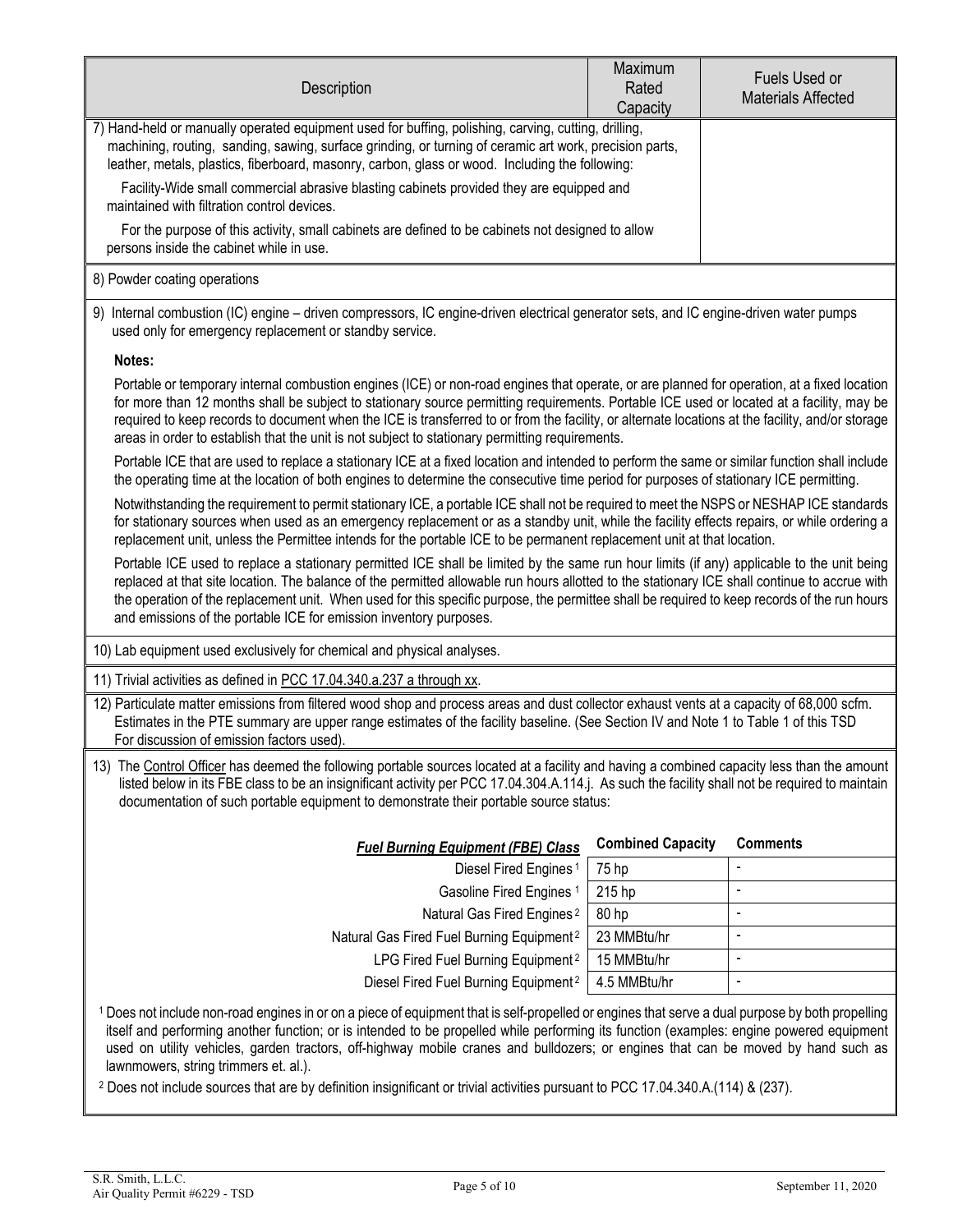# **V. Applicable Requirements**

| Appendix A Test Methods                 | Title 40 of the Code of Federal Regulations Part 60:                     |
|-----------------------------------------|--------------------------------------------------------------------------|
|                                         | Title 40 of the Code of Federal Regulations Part 63:                     |
| Subpart A                               | <b>NESHAP: General Provisions</b>                                        |
|                                         | Subpart WWWW NESHAP: Reinforced Plastics Composites Production           |
| State Implementation Plan, Pima County: |                                                                          |
| Regulation 11 Jurisdiction (inclusive)  |                                                                          |
|                                         | Regulation 22 Conditions of the Permit (inclusive)                       |
|                                         | Regulation 23 Denials of Permit Applications (inclusive)                 |
|                                         | Regulation 24 Permit Fee Schedule/Non-Fee Requirements(inclusive)        |
|                                         | Regulation 25 Permit Fee Schedules Adjustments(inclusive)                |
| Regulation 26 Inspections (inclusive)   |                                                                          |
| Rule 261                                | Compliance Inspections                                                   |
| Regulation 30 Prohibited Acts           |                                                                          |
| Rule 301                                | Planning, Construction, or Operating without a Permit                    |
| <b>Rule 302</b>                         | Non-Compliance with Applicable Standards                                 |
|                                         | Regulation 31 Design or Work-Practice Control Standards                  |
| <b>Rule 314</b>                         | Petroleum Liquids                                                        |
|                                         | Rule 315 Roads and Streets                                               |
|                                         | Rule 316 Particulate Materials                                           |
| Rule 318                                | Vacant Lots and Open Spaces                                              |
|                                         | Regulation 32 Emissions-Discharge Opacity Limiting Standards             |
| <b>Rule 321</b>                         | Standards and Applicability (Includes NESHAP)                            |
|                                         | Regulation 33 Emissions-Discharge Mass Limiting Standards                |
| <b>Rule 331</b>                         | Applicability                                                            |
| Rule 332                                | Compilation of Mass Rates and Concentrations (NESHAPS)                   |
|                                         | Regulation 34 Ambient-Air Standards                                      |
| Rule 341                                | Applicability                                                            |
| Rule 342                                | <b>Mass-Concentration Ceilings</b>                                       |
| Rule 343                                | <b>Visibility Limiting Standard</b>                                      |
| Rule 344                                | <b>Odor Limiting Standards</b>                                           |
| <b>Regulation 50 Periodic Testing</b>   |                                                                          |
| Rule 501                                | Applicability of Methodology                                             |
| Rule 502                                | <b>Testing Frequency</b>                                                 |
| Rule 503                                | Notification; Fees                                                       |
| Rule 504                                | Pre-Installation Testing or Modeling Requirements (for new major source) |
| Rule 505                                | Sampling and Testing Facilities                                          |
| Rule 506                                | <b>Stack Sampling</b>                                                    |
|                                         | Regulation 61 Recordkeeping Requirements                                 |
| Rule 611                                | Recordkeeping for Compliance Determinations                              |
| Rule 612                                | Recordkeeping for Emission Inventories                                   |
|                                         | Regulation 62 Reporting Requirements                                     |
| Rule 621                                | Reporting for Compliance Evaluations                                     |
| Rule 622                                | Reporting as a Permit Requirement                                        |
| Rule 623                                | Reporting for Emission Inventories                                       |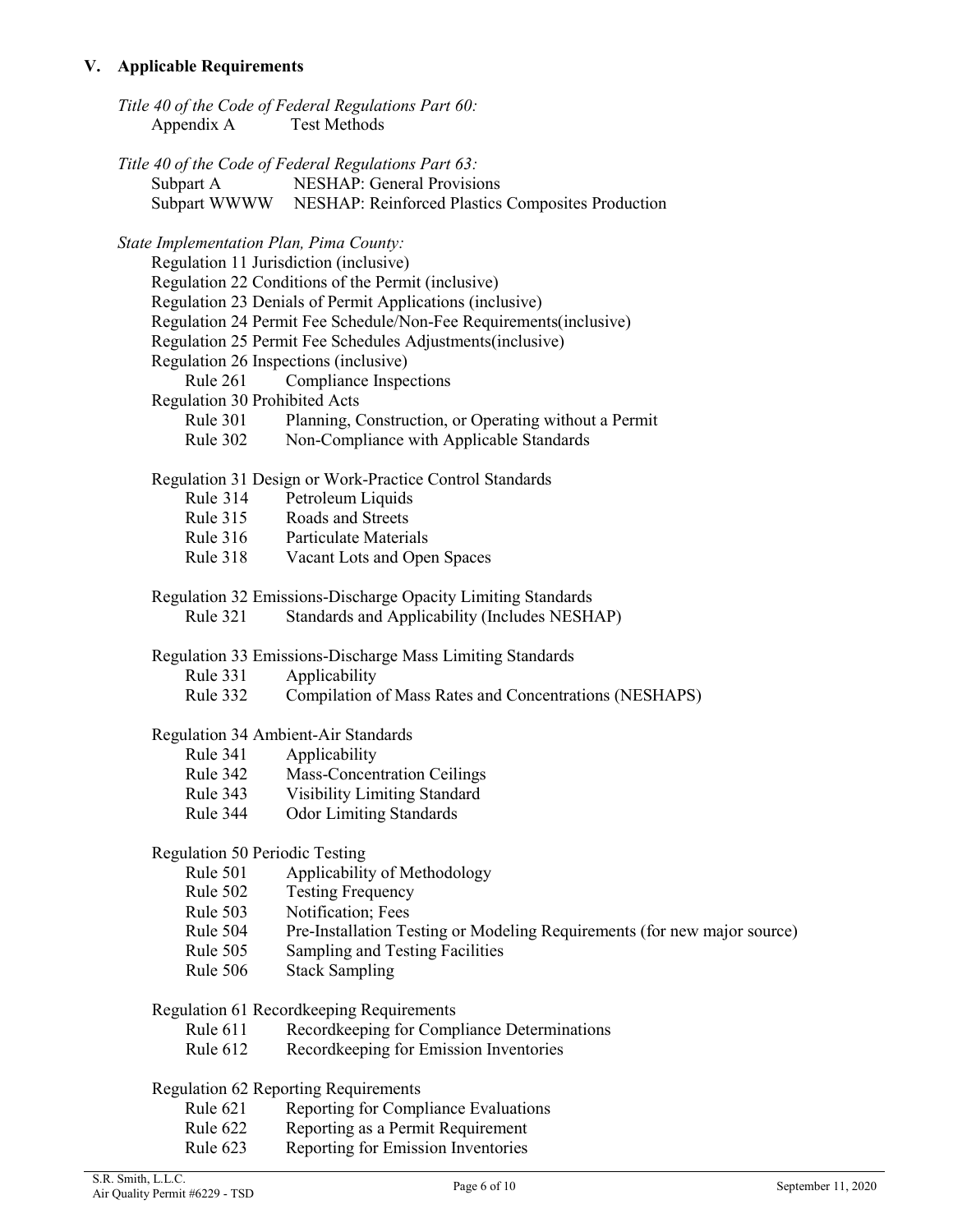Regulation 63 Available Information

Rule 631 Confidentiality of Trade Secrets, Sales Data, and Proprietary Information

*Pima County Code (PCC) Title 17, Chapter 17.04 – General Provisions (inclusive)*

*Pima County Code (PCC) Title 17, Chapter 17.08 – Ambient Air Quality Standards (inclusive)*

*Pima County Code (PCC) Title 17, Chapter 17.11 – General Provisions for Permits*

- 17.11.010 Statutory Authority
- 17.11.020 Planning, constructing, or operating without a permit
- 17.11.060 Permit display or posting
- 17.11.070 Public records Confidentiality
- 17.11.080 Permit shield
- 17.11.090 Applicability Classes of permits
- 17.11.120 Material Permit Condition
- 17.11.160 Test methods and procedures
- 17.11.190 Permits containing synthetic emission limitations and standards
- 17.11.210 Performance tests

*Pima County Code (PCC) Title 17, Chapter 17.12 – Individual Permits and Permit Revisions for Class I Permits* 17.12.010 Permit application processing procedures for Class I permits

- 17.12.040 Permit contents for Class I permits
- 17.12.080 Compliance plan Certification for Class I permits
- 17.12.090 Facility changes allowed without permit revisions<br>17.12.100 Administrative permit amendments
- Administrative permit amendments
- 17.12.110 Minor permit revisions
- 17.12.120 Significant permit revisions
- 17.12.130 Reopening, revocation, reissuance, or termination for Class I permits
- 17.12.140 Permit renewal and expiration
- 17.12.160 Annual emissions inventory questionnaire
- 17.12.170 Excess emissions reporting requirements for Class I permits
- 17.12.180 Affirmative defenses for excess emissions due to malfunctions, startup, and shutdown
- 17.12.220 Fees related to Class I permit

*Pima County Code (PCC) Title 17, Chapter 17.16 – Emission Limiting Standards*

- 17.16.010 Local rules and standards Applicability of more than one standard
- 17.16.020 Noncompliance with applicable standards
- 17.16.030 Odor limiting standards<br>17.16.040 Standards and applicabi
- Standards and applicability (includes NESHAP)
- 17.16.050 Visibility limiting standard
- 17.16.130 Applicability

#### *Pima County Code (PCC) Title 17, Chapter 17.20 – Emission Source Testing and Monitoring*

- 17.20.010 Source sampling, monitoring, and testing
- 17.20.040 Concealment of emissions

### *Pima County Code (PCC) Title 17, Chapter 17.24 – Emissions Source Recordkeeping and Reporting*

- 17.24.020 Recordkeeping for compliance determination<br>17.24.030 Recordkeeping for emission inventories
- Recordkeeping for emission inventories
- 17.24.040 Reporting for compliance evaluations
- 17.24.050 Reporting as a permit requirement
- 17.24.060 Reporting for Emission inventories<br>Article IV Penalty for Noncompliance
- Penalty for Noncompliance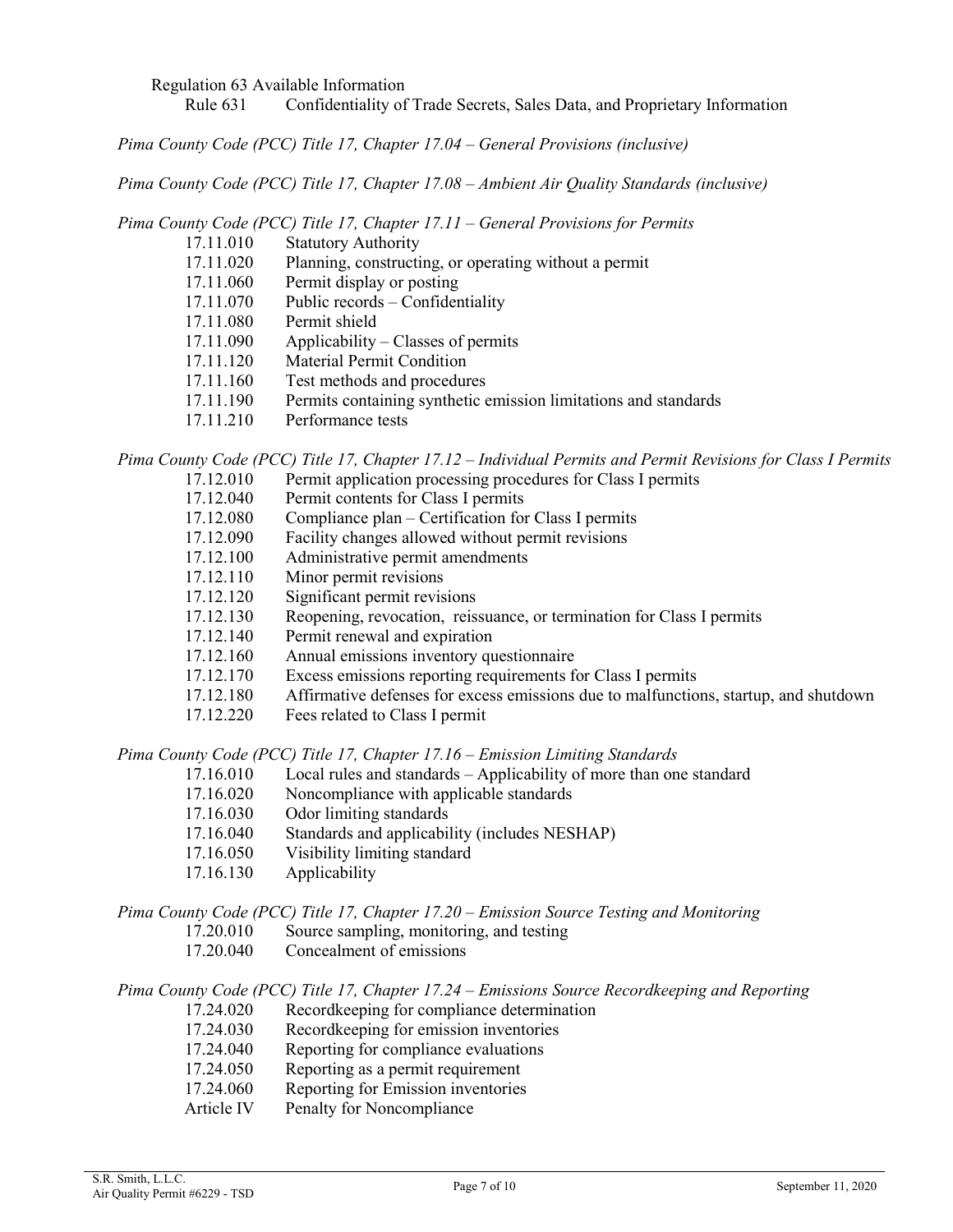*Pima County Code Title 17, Chapter 17.28 – Violations and Conditional Orders*  Article  $I - Violations (inclusive)$ Article II – Conditional Orders (inclusive) Article III – Circumvention (inclusive)

### **NON-Federally Enforceable Regulations:**

*Pima County Code (PCC) Title 17, Chapter 17.16:*

- 17.16.400 Organic Solvents and Other Organic Materials
- 17.16.430 Standards of Performance for Unclassified Sources

# **VI. Permit Contents**

Each standard will be addressed relative to the corresponding standards in the previous permit. Numbers refer to the Conditions in Part B of the permit.

# **§ 1: Authority, Classification, and Permit Organization**

26. – 30. Statutory Authority; Permit Classification; Permitted Sources and Permit Sections added

This is a Class I Stationary Source for a single HAP (styrene) and a combination of HAPs (chiefly styrene and methyl methacrylate); a synthetic minor source of VOC and a true minor of all other pollutants. The three primary processes which are specifically covered by the permit are Reinforced Plastic Composites Production, Adhesives, and Surface Coating Operations.

# **§ 2: Applicability**

- 31. Sources subject to NESHAP Subpart WWWW conditions relating affected sources, exclusions.
- 32. All Operations sources subject to Title 17 of the PCC

# **§ 3: Definitions**

Applicable permit definitions

### **§ 4: Emission Limitations and Standards**

Voluntary Limitations

- 36.a Reinforced Plastic Composites Production
- 36.a.ii Resin and Gel Coat usage limits remain unchanged based on 10-03-2006 application.
- 36.a.iii Resin application limited to non-atomized spray remain unchanged based on 10-03-2006 application.
- 36.a.vi The resin HAP content limits have remain unchanged to reflect open-molding or closed-molding limits and streamlining with the NESHAP Subpart WWWW HAP limitations.
- 36.a.vii The gel coat HAP content limits have remained unchanged to reflect the 10-03-2006 application and streamlining with the WWWW HAP limitations. The application requested that Infusion gelcoat application be atomized. This use amounts to approx. 361, 771 lbs. of Valspar per 12-month rolling total based on  $\sim$  77% use of Valspar gelcoats from the maximum potentials declared in the application.
- 36.b Adhesives & Activators voluntary limits remain unchanged based on 10-03-2006 application.
- 36.b.i Adhesive usage limit unchanged. Adhesive HAP/VOC content limit unchanged see definition.
- 36.b.ii Activator usage limit unchanged. Activator HAP/VOC content limit unchanged see definition.
- 36.c Surface Coating Operations voluntary limits
- 36.c.i Paint usage limits unchanged
- 36.c.ii Paint VOC and HAP content limits unchanged
- 36.d All operations added for installation of additional equipment and operations covered by a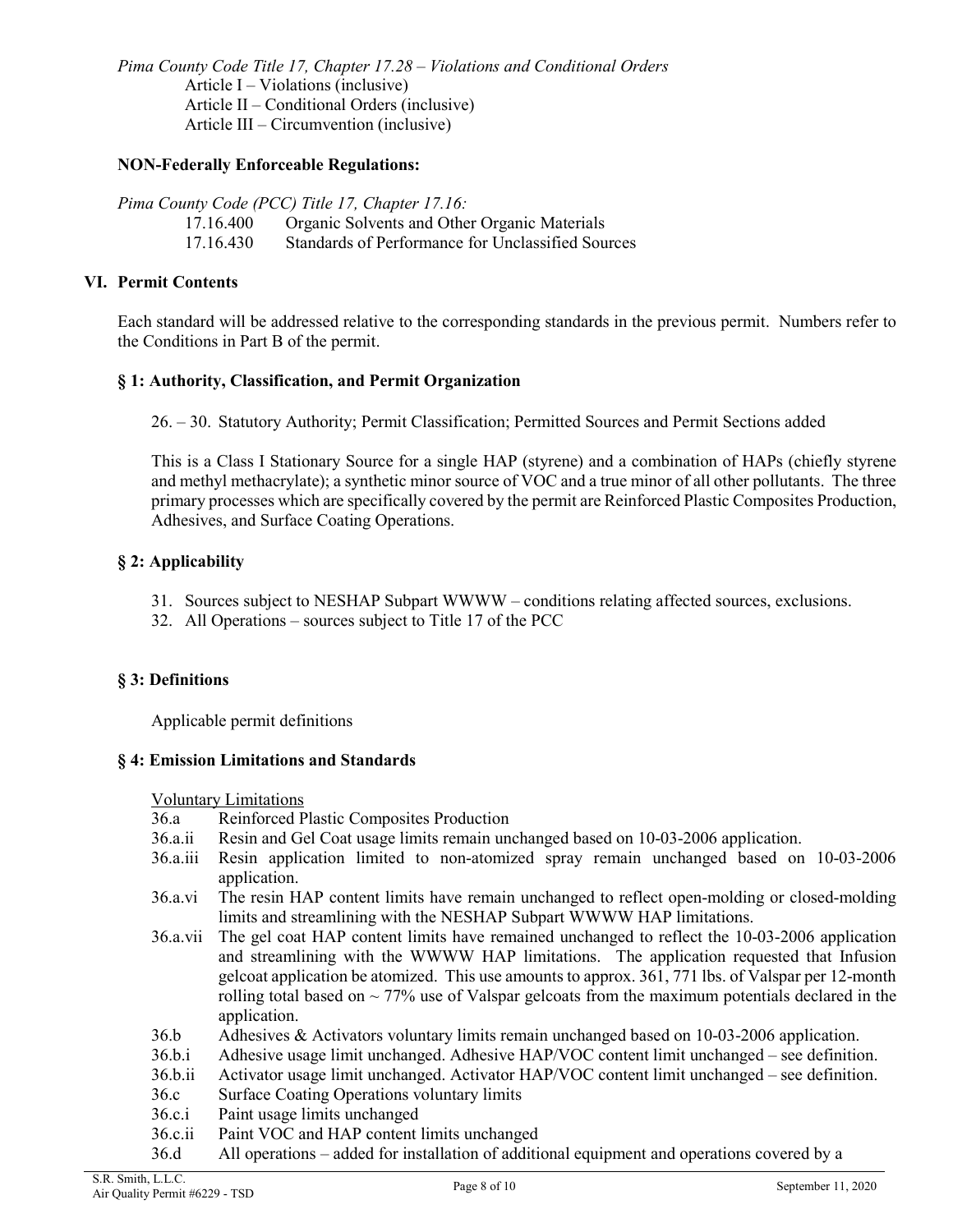general permit or as needed.

RPC Production – Emission Limitations

- 37.a Incorporation of NESHAP Subpart WWWW HAP emission factors to calculate the organic HAP emission factors from RPC open molding operations – added for clarification and flexibility.
- 37.b Incorporation of NESHAP Subpart WWWW organic HAP emission limits and/or allowable organic HAP contents for all resins or gelcoats applied in RPC open molding operations – added for clarification and flexibility.
- 37.c Incorporation of NESHAP Subpart WWWW Work Practice Standards for all subject sources.

# Surface Coating Operations – Local Standards

- 38.a Overspray standard unchanged<br>38.b VOC general control standard u
- VOC general control standard unchanged
- 38.c Architectural coating standards unchanged

### All Operations

- 39.a General control requirements added
- 39.b Operation and maintenance requirements added
- 39.c Materials handling requirements added
- 39.d Odor standard unchanged. The odor limitation is SIP standard a federally enforceable local standard. Periodic checks for odor are included in periodic inspections in condition
- 39.e Opacity Standards unchanged.
- 39.f Visibility Limiting standard unchanged.

# **§ 5: Monitoring and Recordkeeping Requirements**

Reinforced Plastic Composites Production

- 41.a Recordkeeping requirement for compliance demonstration with product use limitations (36.a.ii and 36.a.iv). Compliance demonstration, usage limits will be required for the most recent 12 consecutive month period in addition to single months (as the standard limits use by 12-month periods).
- 41.b In order to dispense resin or gel coat from a spray gun or flow coater in a useful manner a fluid stream must be converted into a flat, symmetrical shape. This shape is termed a fan pattern or a atomizing air. Non-atomized applicators use specialized fluid tips as the primary means to shape the fluid stream into a fan pattern, without the need of atomization. The Permittee is required to ensure non-atomized application is used in the spray coating activities.
- 41.c Emissions recordkeeping requirement to demonstrate that the source has remained below projected emission (and more importantly) below the 90 ton threshold. The Permittee is required to maintain records for the individual months in addition to the 12-consecutive month period. The emission factors provided were based on the 10-03-2006 application and match the calculations provided in the MACT.
- 41.d Added As applicable, the Permittee must monitor and collect data on resin and gelcoat use, organic HAP contents, and operations where they are used to demonstrate continuous compliance with 40 CFR 63, Subpart WWWW, and in accordance with 40 CFR § 63.5895. See conditions 37.b and c.

Work Practice Standards

 $42.a - f$  These are general compliance requirements that apply to all facilities subject to subpart WWWW. The conditions also contain streamlined elements to monitor for odor and opacity in accordance with the Pima County SIP to document compliance with condition 39.d and e.

Adhesives & Activators

- 43.a Product usage requirement to demonstrate that the source has remained below projected emission limitation (90 ton threshold).
- 43.b Record keeping requirement to demonstrate that the source remains below projected emission limitation (90 ton threshold).